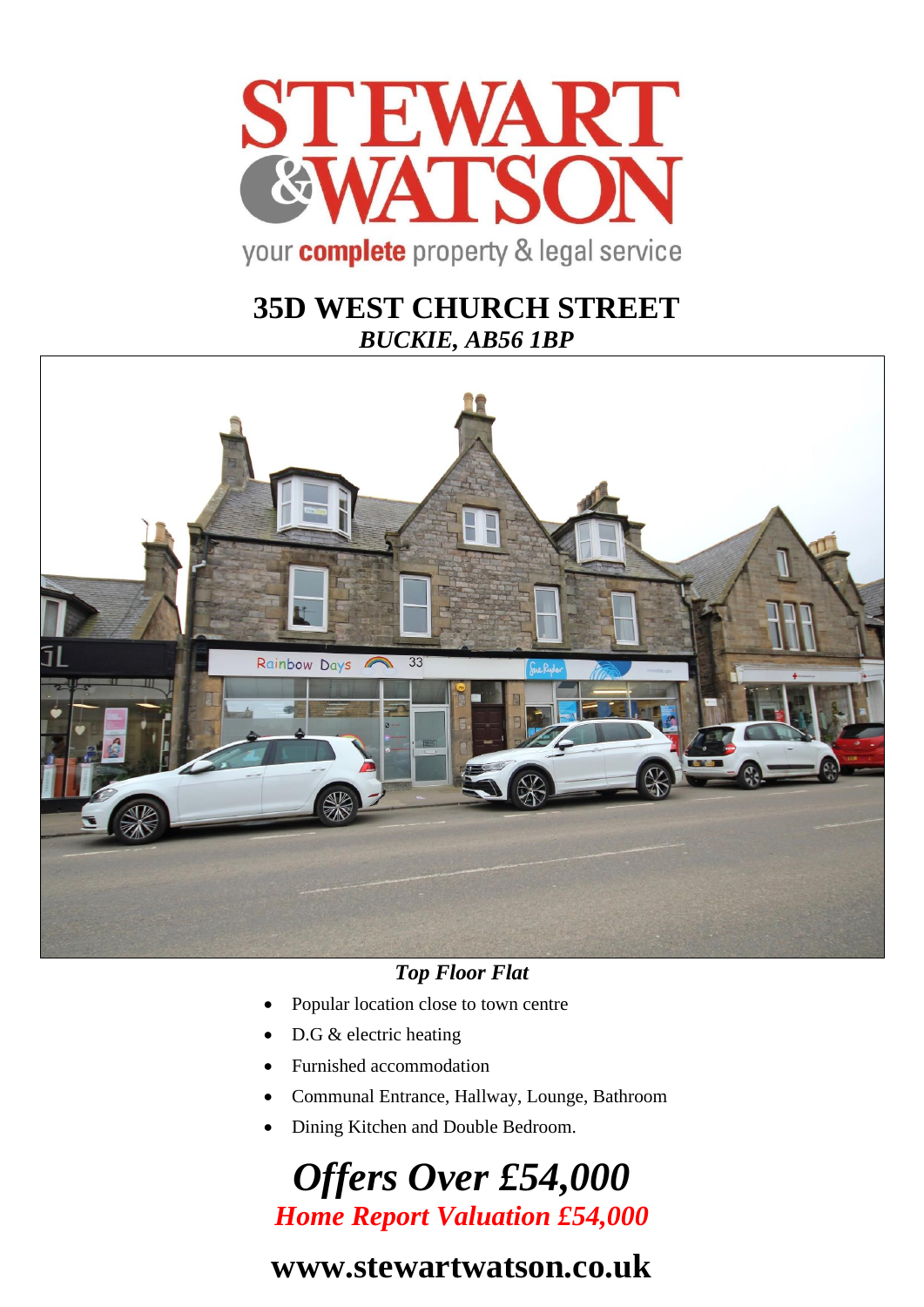#### **35D WEST CHURCH STREET, BUCKIE, AB56 1BP**

#### **TYPE OF PROPERTY**

We offer for sale this top floor flat, which forms part of a traditional style property. This property is located close to the town centre in the coastal town of Buckie and is conveniently placed for shops, supermarkets and amenities. The property benefits from double-glazing and electric heating. The present owners are to leave the property furnished making this an ideal purchase for a first time buyer, or for those looking for an investment opportunity. All fitted floorcoverings, curtains, window blinds and light fittings are to be included in the sale price.

#### **ACCOMMODATION**

#### **Communal Entrance**

Enter through substantial wooden exterior door on West Church Street into a communal entrance, shared by the 4 flats in the building. A carpeted stairway with wooden banister allows access from the ground floor entrance to the first floor landing. There are 2 flats on the first floor, where the stairs continue up to the top floor, where there are a further 2 flats.



**This property has some coombed ceilings and measurements have been given at the widest points.** 



#### **Hallway**

Enter through wooden door on the top floor landing into the hallway, which has doors leading to all of the accommodation. Built-in cupboard with fitted shelf and hanging rail.

#### **Lounge 4.21 m x 3.56 m**

Front facing bay window.



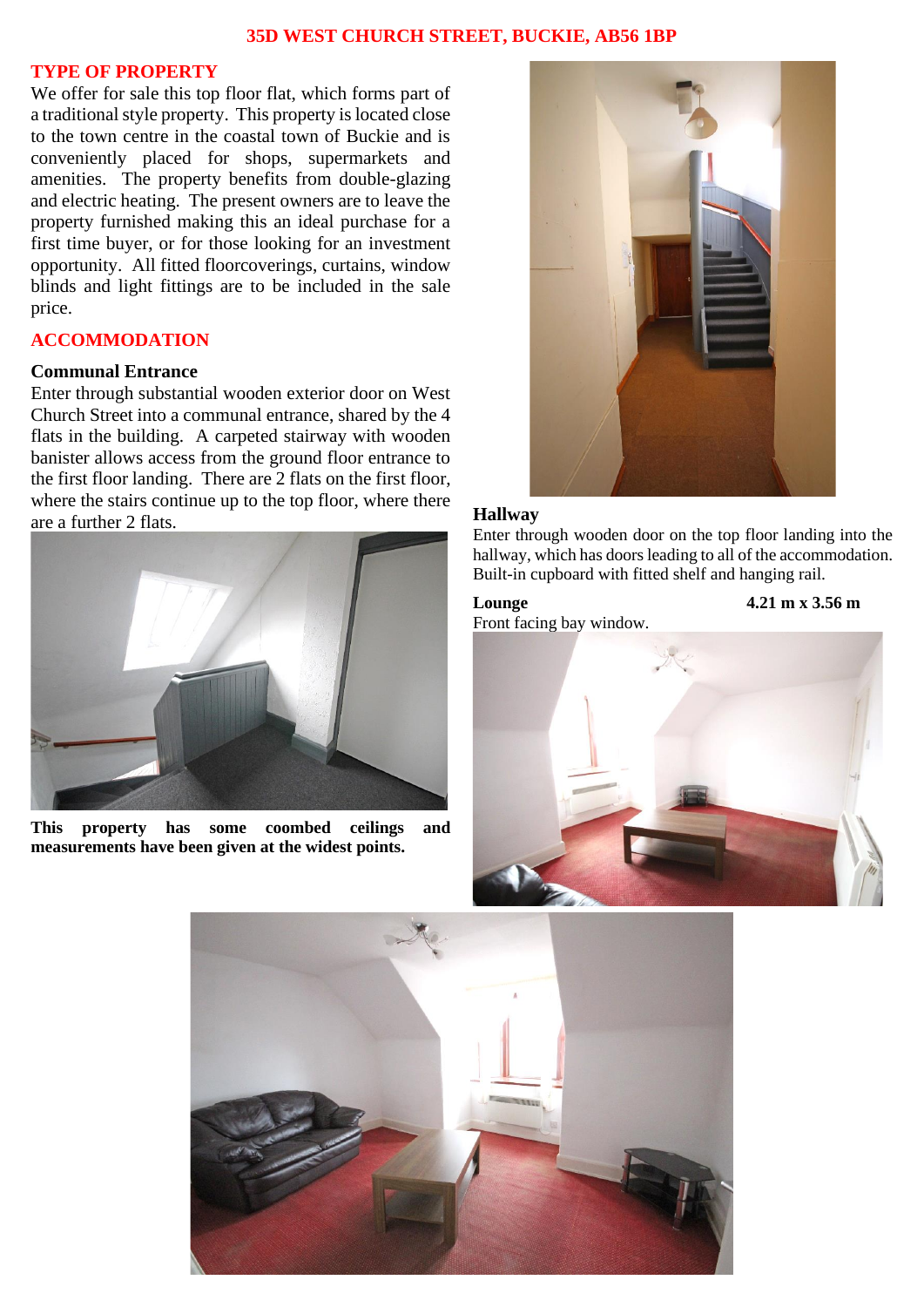### **Kitchen 3.12 m x 2.97 m**

Rear facing bay window. Fitted with a selection of base

units in a white gloss effect finish with contrasting countertops. Inset sink and drainer unit with mixer tap.



**Bathroom 2.05 m x 1.73 m**<br>Rear facing window. Fitted with a white sui Fitted with a white suite comprising of toilet, wash-hand basin and bath with shower fitment above. Built-in cupboard with airing shelf and the hot water tank.